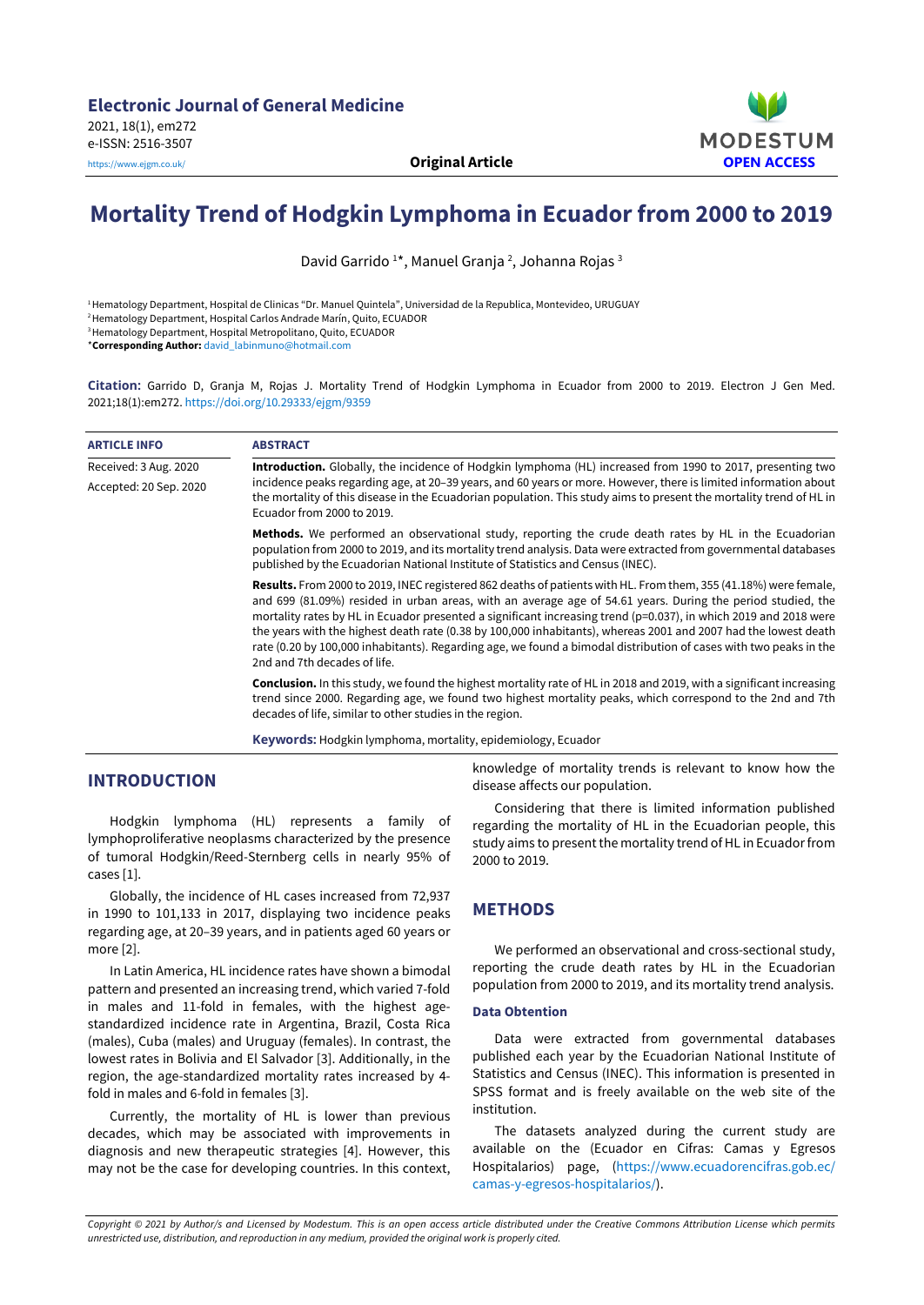

Mortality rate by 100,000 inhabitants  $0.3$  $0.2$  $0.1$  $p < 0.05$  $\boldsymbol{0}$ 2017 2000 2001 2002 2003 2004  $5002$ 2006 2007 2008 5009 2010 2011 2012 2013 2014 2015 2016 2018 2019 Years

**Figure 1.** A, Number of deaths of patients with Hodgkin lymphoma in Ecuador, by year or report; B, Mortality trend of Hodgkin lymphoma in Ecuador

As the SPSS record has information on all the deaths reported in the country each year, we used the ICD-10 code C81 to find the patients affected by HL.

For this study, we included the following information: the total number of deaths reported by HL each year, the total number of inhabitants each year, and demographic characteristics including age, sex, area of residence (urban or rural), and ethnic group. We did not report the subtype of lymphoma due to the majority of cases being registered as unspecified HL.

#### **Statistical Analysis**

We performed the statistical analysis using the software SPSS V.23 and Excel 2013. Qualitative variables were presented as percentages and quantitative variables as average values with standard deviation.

To calculate the crude mortality rate, we used the equation:

#### Crude death rate

Total number of deaths in a calendar year by HL  $Estimated$   $mid - year$   $population$  that  $year$  $\times$  10<sup>5</sup>

To analyze the mortality trend significance, we used chi square test.

#### **RESULTS**

From 2000 to 2019, the INEC registered 862 deaths of patients diagnosed with HL. Of them, 507 (58.82%) were male, 355 (41.18%) female, and 699 (81.09%) resided in urban areas, with an average age of 54.61 years. The ethnic group was reported between 2009 and 2019, with mestizo ethnicity as the most frequently present.

The years with the highest number of deaths were 2019 and 2018, with 65 cases. In contrast, 2001 had 25 deaths reported (**Figure 1A**). Similarly, 2019 and 2018 were the years with the highest death rate (0.38 by 100,000 inhabitants), whereas 2001 and 2007 had the lowest death rate (0.20 by 100,000 inhabitants).

During the period studied, we found that mortality rates by HL in Ecuador presented a significantincreasing trend using chi square test (p < 0.05) (**Figure 1B**).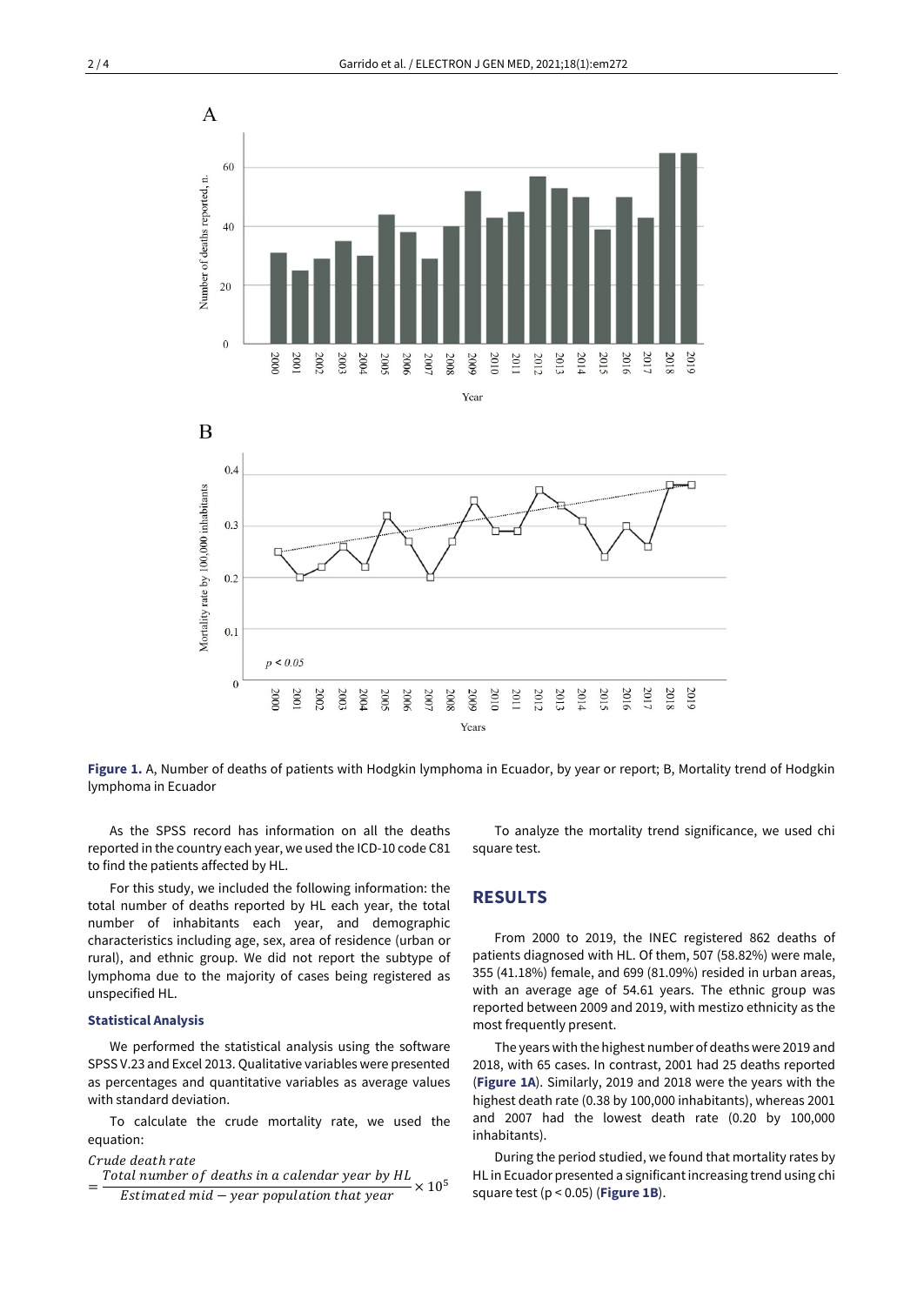

**Figure 2.** Deaths frequency of patients with Hodgkin lymphoma, by age

Additionally, regarding the age groups affected, we found a bimodal distribution of cases with two peaks in the 2nd and 7th decades of life (**Figure 2**).

compare how the more recent therapeutical approaches benefit the overall survival.

## **Limitations**

## **DISCUSSION**

In this study, we found the highest mortality rate of HL in 2018 and 2019, with a significant increasing trend since 2000, which is congruent with the findings of Kusminsky, et al. [3].

Regarding age, we found two peaks of highest mortality, which corresponds to the 2nd and 7th decades of life, similar as the incidence pattern reported among Hispanics in the United States: with one peak at ages 20–29 years, and a second peak in the elderly (70–79 years) [5].

#### **Higher Morality in Elderly Patients**

In this study, we observed that the mortality peak in elderly patients is significantly higher than the younger population. This finding may be explained as HL in elderly patients has a different presentation compared with the younger people. As an example, the more predominant histology is mixed cellularity. Also, more frequently older patients are diagnosed with advanced-stage HL, B Symptoms, and has a low tolerance to treatment due to pre-existing comorbidities, which results in dose reductions, therapy delays, and excessive treatmentrelated toxicity and mortality [6].

#### **Increasing Trend in HL Mortality**

An increasing mortality trend may rely on the fact that HL diagnosis improved during the last decades, and consequently, the register of deceased patients [7]. However, it is necessary to conduct more studies in the Ecuadorian population to

This study had limitations, such as it is based in a secondary source, which does not exhibit all the clinical features for each patient and consequently, risk associations cannot be established. Also, national registries had limitations, which in the Ecuadorian population include inequalities by sex, geographical areas, and quality of the mortality registry [8].

### **CONCLUSION**

In this study, we found the highest mortality rate of HL in 2018 and 2019, with a significant increasing trend since 2000. Regarding age, we found two highest mortality peaks, which correspond to the 2nd and 7th decades of life, similar to other studies in the region. We believe that the increasing trend in mortality is associated with the growing availability of diagnosing methods. However, more studies are needed to clarify this finding.

**Author contributions:** All authors have sufficiently contributed to the study, and agreed with the results and conclusions. **Funding:** No funding source is reported for this study. **Declaration of interest:** No conflict of interest is declared by authors.

## **REFERENCES**

1. Wang HW, Balakrishna JP, Pittaluga S, Jaffe ES. Diagnosis of Hodgkin lymphoma in the modern era. Br J Haematol. 2019;184(1):45-59. <https://doi.org/10.1111/bjh.15614> PMid: 30407610 PMCid:PMC6310079